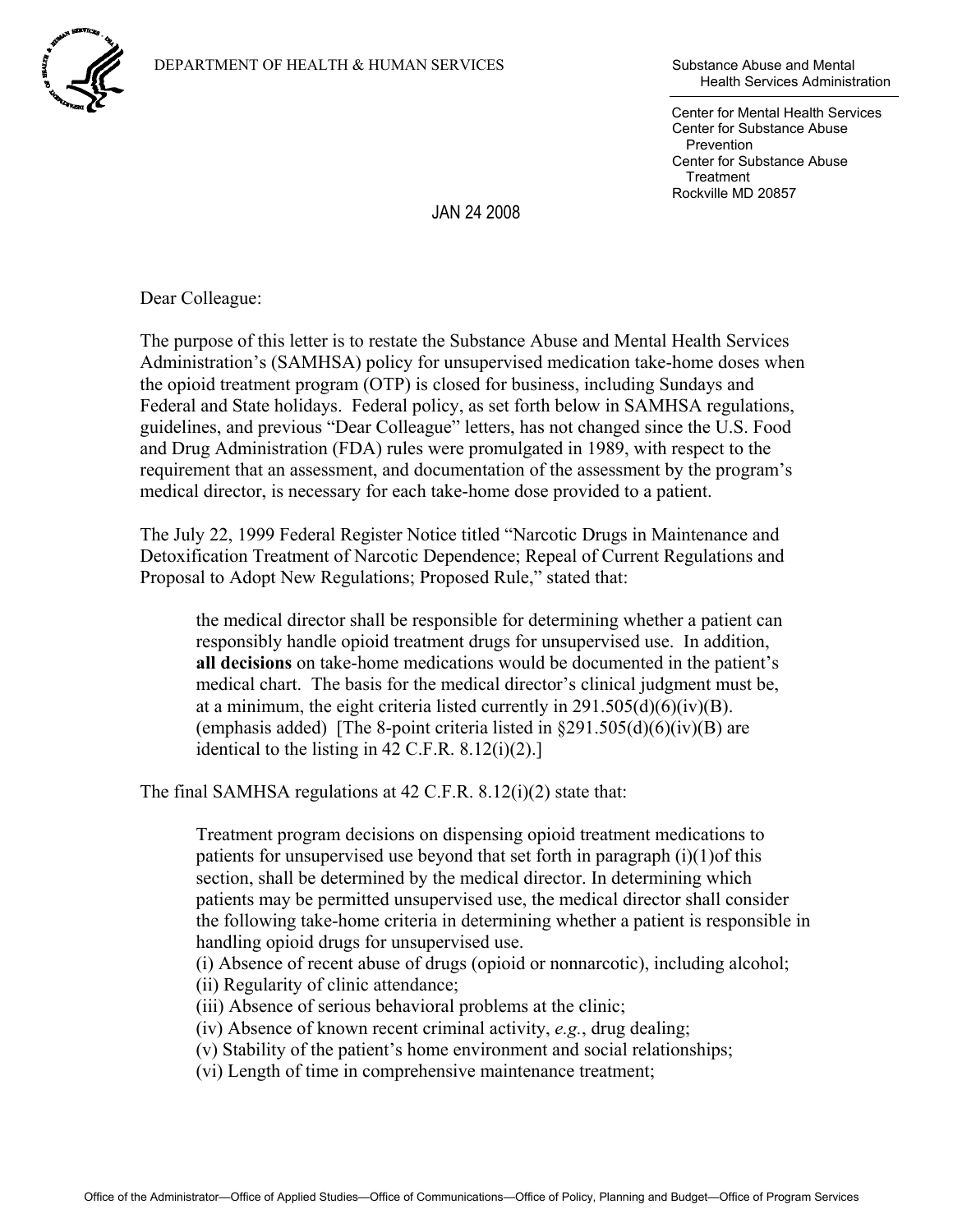(vii) Assurance that take-home medication can be safely stored within the patient's home; and

(viii) Whether the rehabilitative benefit the patient derived from decreasing the frequency of clinic attendance outweighs the potential risks of diversion.

Additionally, SAMHSA's Guidelines for the Accreditation of Opioid Treatment Programs (July 19, 2007) provides elaboration on this issue. Under Chapter 2, section V, titled "Unsupervised Approved Use (Take-Home Medication)," it states that:

[i]n determining patient eligibility for *any* take-home medication, including a single take-home dose for a day that the clinic is closed for business, such as Sundays and State and Federal holidays, the program physician considers the eight-point criteria and employs good clinical judgment. (emphasis added)

We recognize that  $42 \text{ C.F.R. } 8.12(i)(1)$  states that "[a]ny patient in comprehensive maintenance treatment **may** receive a single take-home dose for a day that the clinic is closed for business, including Sundays and State and Federal holidays" (emphasis added). Some OTPs may have interpreted this provision to mean that the determination to provide a patient with a single take-home dose need not be made in conjunction with the determination required in  $8(i)(2)$ . The single take-home dose provision does not automatically extend to a patient who the medical director has determined to be ineligible for a take-home dose. In addition,  $8.12(i)(3)$  states that "[s]uch determinations and the basis for such determinations consistent with the criteria outlined in paragraph  $(i)(2)$  of this section shall be documented in the patient's medical record." This section applies to  $(i)(1)$  as well as  $(i)(2)$ , that the 8-point criteria must be considered and documented for patients even for clinic closures.

Even though the 8-point criteria must be considered in the determination to provide unsupervised medication use for all patients, the assessment does allow for a physician to use clinical judgment in determining whether a patient is responsible in handling a takehome dose(s) and whether the rehabilitative benefit the patient would gain from reduced attendance for directly observed dosing outweighs the potential risk of diversion.

OTPs that close for business on a day of the week or for a Federal or State holiday should have an arrangement in place to permit each patient who the medical director has determined not to be an appropriate candidate for take-home medication use to be dosed under supervision. For example, the OTP could have an arrangement with a medical facility (hospital) or another OTP in the community to permit the patient to be medicated under appropriate medical supervision. Or the OTP may decide to open for a limited period of time to dispense to patients not eligible for the take-home supply. We also refer you to our Dear Colleague Letter dated November 7, 2005 (<http://www.dpt.samhsa.gov/pdf/dearColleague/2006-01-Holiday-Closures.pdf>).